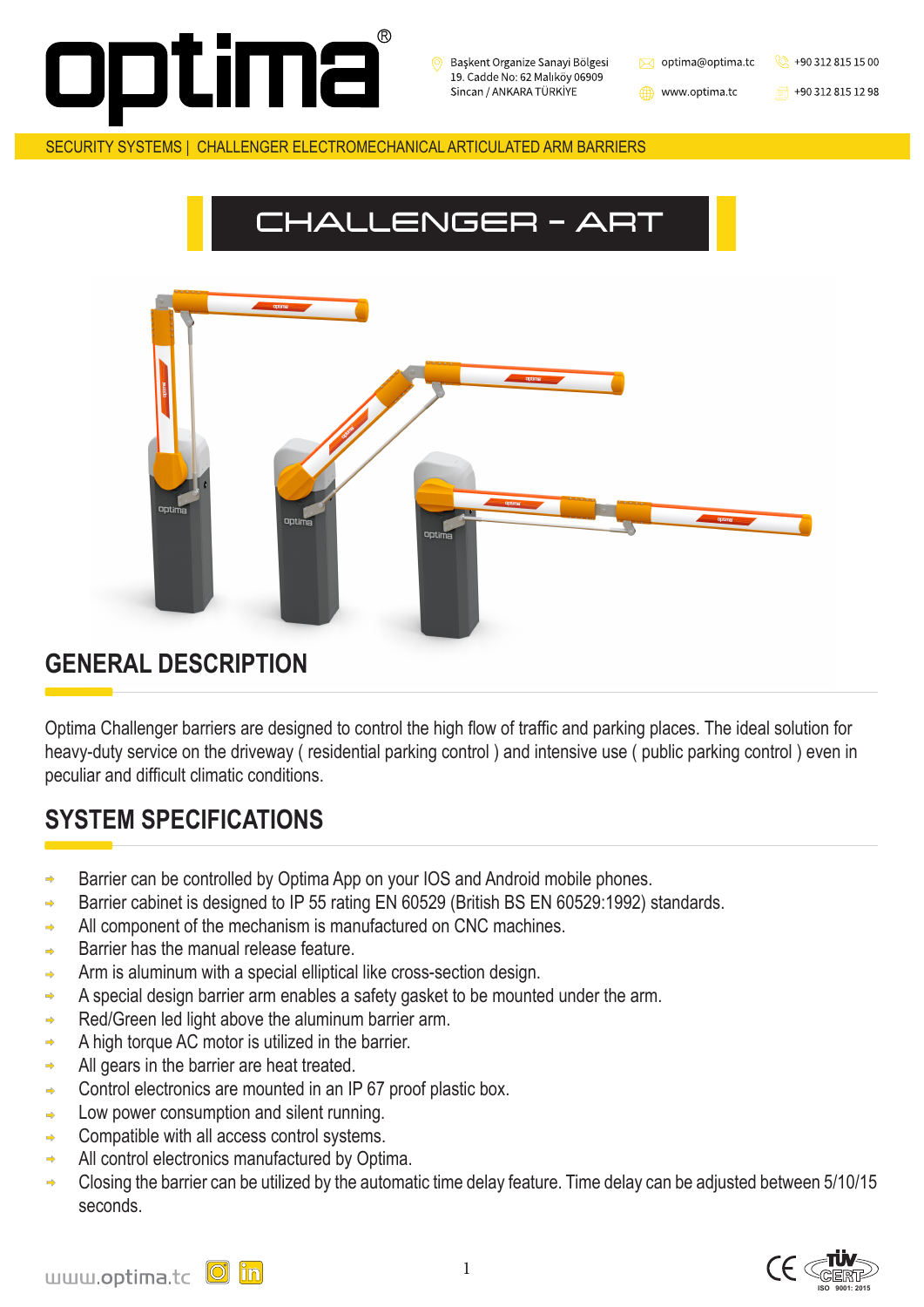$\Rightarrow$ 

 $\Rightarrow$ 

 $\Rightarrow$ 

 $\Rightarrow$ 

 $\Rightarrow$ 

 $\Rightarrow$ 

![](_page_1_Picture_27.jpeg)

#### SECURITY SYSTEMS | CHALLENGER ELECTROMECHANICAL ARTICULATED ARM BARRIERS

![](_page_1_Picture_0.jpeg)

Başkent Organize Sanayi Bölgesi 19. Cadde No: 62 Malıköy 06909 Sincan / ANKARA TÜRKİYE

 $\bowtie$  optima@optima.tc

www.optima.tc

![](_page_1_Picture_4.jpeg)

 $\frac{1}{20}$  +90 312 815 12 98

- B300 4m maximum arm length, opening time approximately 3 seconds.  $\Rightarrow$ 
	- B600 6m maximum arm length, opening time approximately 4-6 seconds.
- B800 8m maximum arm length, opening time approximately 8 seconds.

![](_page_1_Picture_26.jpeg)

- Optima control card to control the barrier by mobile phone / ios and android.
- Push button box (Raise/Lower/Emergency stop). Red/green traffic lights with steel pole. Flashing light (flashes while the arm is in motion). Safety photocell. Stand and casing for safety photocell. Pneumatic edge safety sensor. Dual vehicle safety loop detector. Radio receiver & antenna.
- Wrong way alarm.
- High speed alarm.
- Protection bar for barrier cabinet.

Radio transmitter.

- Barrier skirt (aluminum).
- Stop sign in the middle of barrier arm.  $\Rightarrow$
- SCADA or any control system: It is possible to change and  $\Rightarrow$ check the position of barrier with touch screen control panel, mobile devices (ios-android), computer, etc.

#### **ENVIRONMENTAL CONDITIONS AND POWER REQUIREMENT**

#### **ARM**

### **OPTIONAL ACCESSORIES**

Between -15°, and + 65°C, %95 non-condensing humidity; 220V 50-60 Hz.

The arm is aluminum with a special elliptical like cross-section design. This special design enables a safety gasket to be mounted under the arm, besides increasing the arm's inertia (i.e. increased durability against impact, wind force, etc.) It is manufactured by a special mould, with the extrusion process. The articular electromechanical barrier has a foldable arm feature. On the arm, there are red phosphorescent stickers as a night time warning. Two ends of the arm are closed by aluminum-colored plastic caps.

## **TYPE DESCRIPTION**